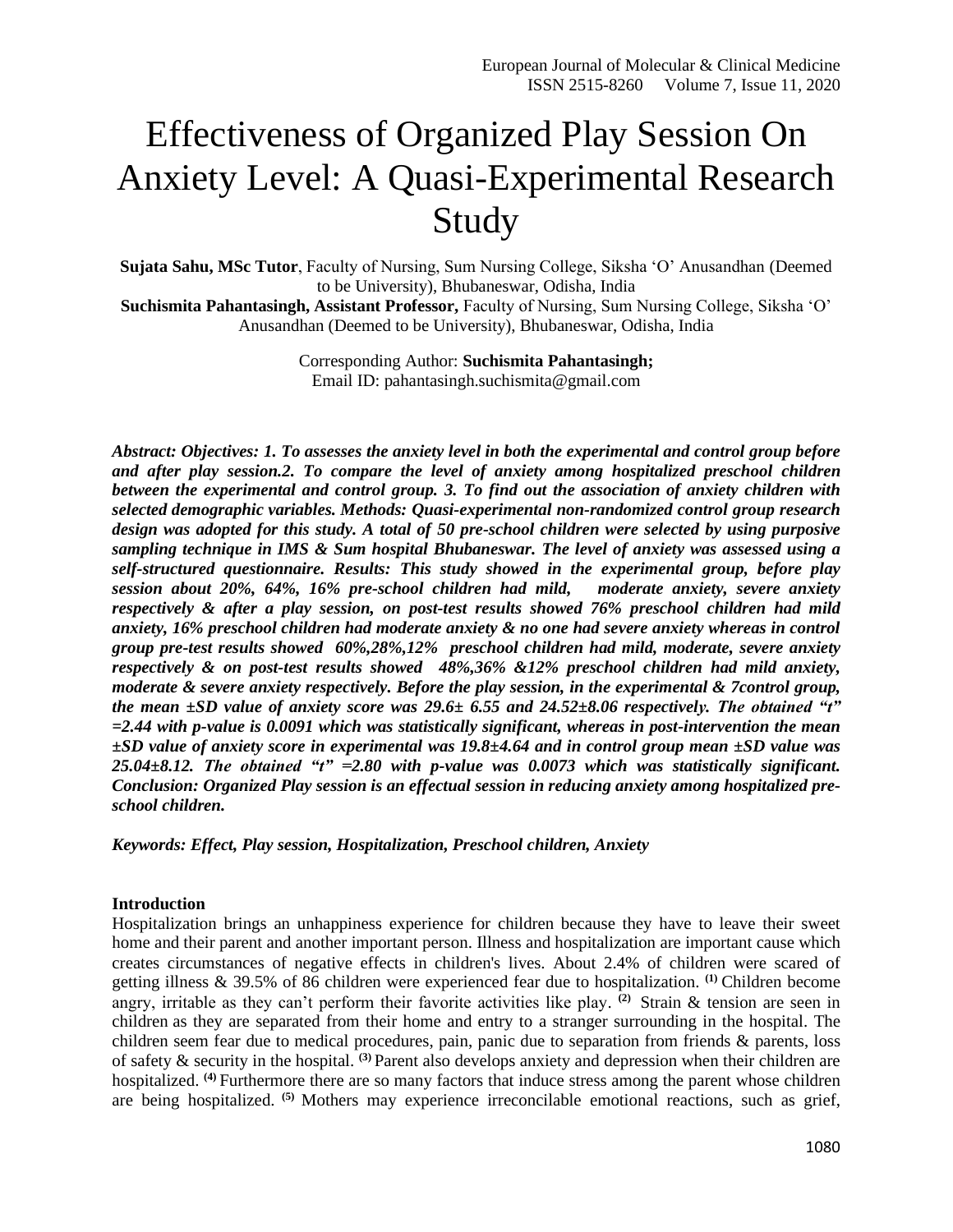sorrow, fault, panic, resentment, loss of self-esteem, and a sense of failure as they distancing themselves from their children during hospitalization. **(6)** Moreover, anxiety due to hospitalizations can affect children's mental growth, physical growth as well as personality development.  $(7)$ 

About more than 90% of children expressed that they were fearful by the name of the hospital. Mainly fears were due to nursing procedures. Children also expressed fears caused by the unfamiliar environment, child-staff relations **(8)** But when a child gets admission in the hospital, concentration is given to cure the disease and to decrease the psychological saddle. <sup>(9)</sup> And considering play is an unimportant. However, the importance of play is increased when the child is frequently hospitalized. Play therapy meets the mental health needs of children. It helps them to meet the mental health needs, reduce their psychological burden. **(9)** Play helps hospitalized children cope with the traumatic situation. **(10)** Play helps the Children to win the panic situation are helped to express their feelings. It helps them to express their feeling through natural, through an innate, self-guided, self-healing process. **(11)** Therefore the present study conducted to find out the effect of organized play sessions on anxiety levels among the hospitalized preschool children.

#### **Methods**

Research approach: Quantitative research approach was used for the present study. Research design: A quasi-experimental research design was used in the present study. Setting: the present study was carried out at IMS and Sum Hospital, Bhubaneswar. A total of 50 hospitalized preschool children were adopted by using purposive sampling technique for the present study.

#### **Data collection tool:**

Self-structured hospitalization anxiety scale: It consisted of 16 items. All items answered using a Likert scale format ranging from never to always. Give o point for "never", 1 point for "some time" 2 point for "often" and 3 point for "always". Scoring: no anxiety 0-12, mild anxiety 13-24, & severe anxiety 37-48

#### **Data collection procedure**

A formal prior written permission was obtained from Medical superintendent IMS &Sum Hospital, Bhubaneswar for conducting the study. Informed consent from the samples was obtained after an explanation of the objectives of the study. The data gathering process was done in 2 sessions. In the first session, 50 samples (25 in the control group and 25 in the experimental group) were taken from the pediatric ward by non-probability purposive sampling. On average the investigator got 10-12 hospitalized preschool children together for data collection. Time for data collection was 20 minutes on the first day, the pre-test was done in both the group to find out the level of anxiety by using a self-structured anxiety tool. Thereafter play therapy: building block, color paper, and drawing instrument were administered only to the experimental group for 4 days group. In the second session, the group was observed on the  $4<sup>th</sup>$  day of induced (play session) the anxiety of preschool children. In a day maximum, 5 patients were observed, so that the investigator could easily observed in the ward. Then after on 4<sup>th</sup> day, post-evaluation was done in both groups. The researcher continued this pattern of data gathering process till the completion of the data collection.

## **Results**

## **Analysis of data**

Data analysis has been done by using descriptive and inferential statistics. Demographic data among both the groups were expressed as frequency and percentage. Quantitative data expressed as mean  $\pm$  SD. Both paired & unpaired "t" test was performed to find out the effectiveness of organized play session. Chisquare test was done to determine the association of anxiety level with demographic variables.

#### **Socio-demographic characteristics of study participants**

Out of 50 hospitalized preschool children, the maximum (34%) were within 4-6 years of age. There is equal (50%) of female and male children according to sex distribution. The majority of the study samples (44%) were having Rs 10000-Rs 20000 monthly family income. According to parental education, the majority (24%) were having higher secondary education, as well as graduation, and above graduation.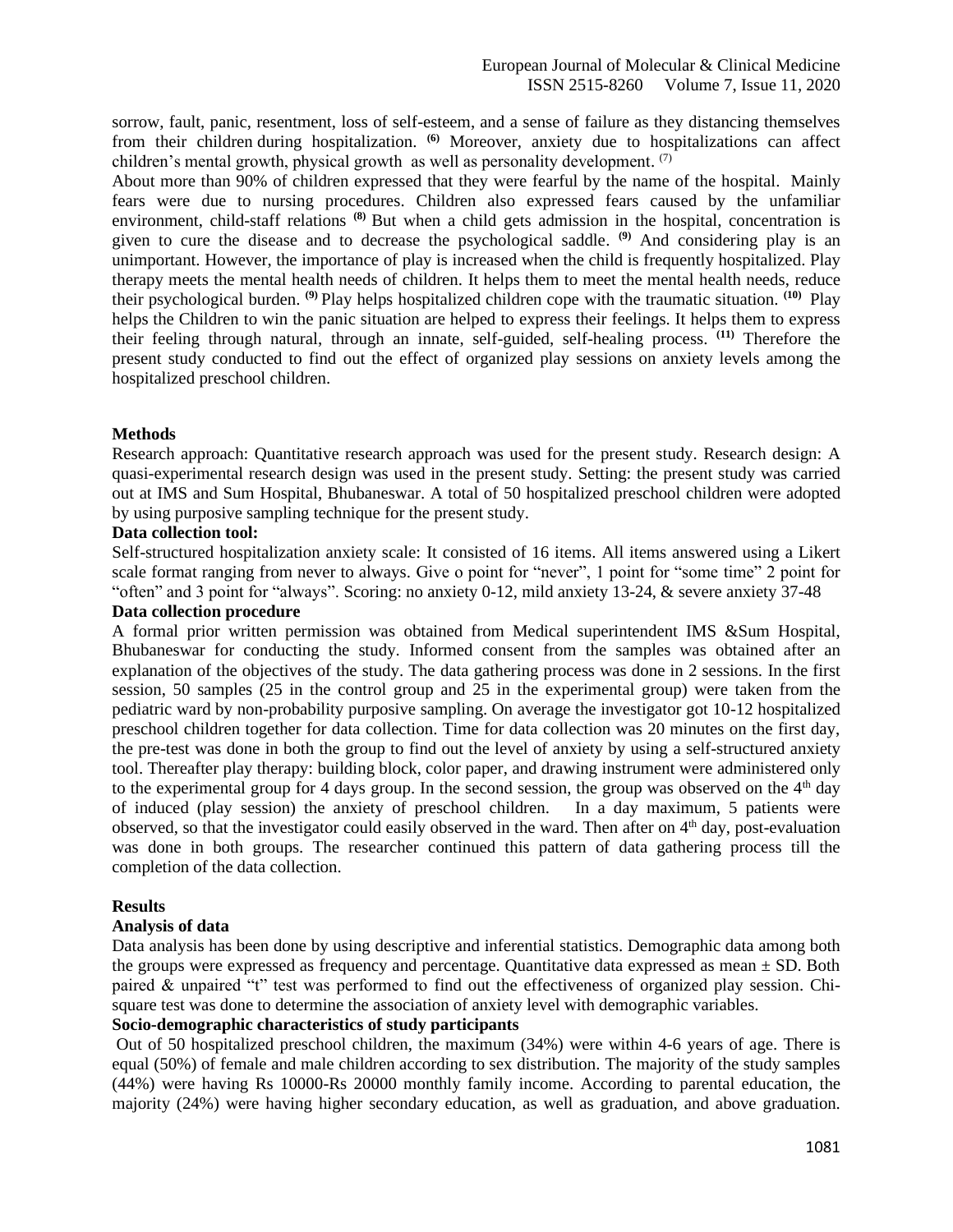According to the history of previous hospitalization, maximum (66%) samples were having no history of previous hospitalization. Maximum samples (48%) were hospitalized for 1-2 days.

## **Section –A**

Findings the pre-test anxiety score & post-test anxiety score in both experimental and control group

Fig-1 revealed that on pre-test in the experimental group, 20% preschool children had mild anxiety, 64% preschool children had moderate anxiety, 16% preschool children had severe anxiety & on post-test results revealed that 8% preschool children had no anxiety, 76% preschool children had mild anxiety, 16% preschool children had moderate anxiety & no one had severe anxiety and pre-test results in the control group showed that 60%,28%,12% preschool children had mild-moderate anxiety & severe anxiety respectively. And on post-test results showed that 4% of preschool children had no anxiety & about 48%, 36% & 12% preschool children had mild, moderate & severe anxiety respectively.

## **Section -B**

Findings the comparison of pre-test anxiety score and post-test anxiety score between experimental and control groups.

Table .1 showed that in the experimental group, in pre-intervention the mean  $\pm SD$  of anxiety was 29.6 $\pm$ 6.55 and the mean  $\pm$ SD value in the control group was 24.52 $\pm$ 8.06. The obtained "t" = 2.44at df=48 with p-value is 0.0091 which was statistically significant, so it accepts the research hypothesis whereas in postintervention the mean  $\pm SD$  value of anxiety score in the experimental group was 19.8 $\pm$ 4.64 and the mean  $\pm$ SD value of anxiety score in the control group was 25.04 $\pm$ 8.12. The obtained "t" = 2.80 at df=48 with pvalue was 0.0073 which was statistically significant.

# **Section -C**

Findings related to Chi-square analysis of anxiety level with selected socio-demographic variables

Table 3 revealed that the chi-square association of anxiety level with age was statistically significant as the calculated chi-square value is 8.72033; the calculated p-value  $(0.01277)$  was  $\lt 0.05$  level of significance. The chi-square association of anxiety level with family income was statistically significant as the calculated chi-square value is  $6.111$ ; the calculated p-value  $(0.0471)$  was  $< 0.05$  level of significance. And also the chi-square association of anxiety level with parental education was statistically significant as the calculated chi-square value is  $-15.2891$ , calculated p-value (0.001) was  $< 0.05$  level of significance. But there was no association of anxiety with sex of preschool children.

# **Discussion**

In the experimental group, on pre-test about 20%, 64% & 16% of preschool children had mild, moderate, and severe anxiety respectively. And on post-test results showed about 8% of preschool children had no anxiety & about 76% & 16% of preschool children had mild & moderate anxiety respectively.

In control group on pre-test results showed that about 60%, 28% & 12% of preschool children had mild, moderate & severe anxiety respectively. And on post-test results showed that 4% of preschool children had no anxiety, & 48%, 36% & 12% preschool children had mild, moderate & severe anxiety respectively.

This finding is similar to the study conducted by Mr. Anandhukrishnan T G which showed that in the experimental group 38% & 12% of children had mild anxiety and moderate anxiety respectively whereas in the control group about  $44\% \& 6\%$  children had moderate  $\&$  severe anxiety. <sup>(12)</sup>

The present study also reveals that in pre-intervention, the mean  $\pm$  SD of anxiety in the experimental group was  $29.6\pm 6.55$  and the mean  $\pm SD$  of anxiety in control group was  $24.52\pm 8.06$ . The obtained "t" 2.44 at df 48 with p-value is 0.0091 which was statistically significant, whereas in post-intervention the mean ±SD value of anxiety in the experimental group was 19.8±4.64 and in control group it was  $25.04\pm8.12$ . The obtained "t" 2. 80 at df 48 with  $p = 0.0073$  which was statistically significant. This finding is similar to the findings of the study conducted by Kinjal Patel et.al (2013) in Gujarat which revealed in pre-intervention, the mean  $\pm SD$  value of anxiety in the experimental group was 72.70 $\pm$  23.79 & in control group it was  $76.10\pm19.733$ . Whereas in post-intervention, the mean  $\pm SD$  value of anxiety in the experimental group was  $37.87\pm14.70$  & in control group, the mean  $\pm$ SD value was 72.13 $\pm$ 19.23. The obtained "t" value was 14.015 which was statistically significant at 0.000 level. (<0.05). There was a significant reduction in the level of anxiety among the children in the experimental group $(11)$ .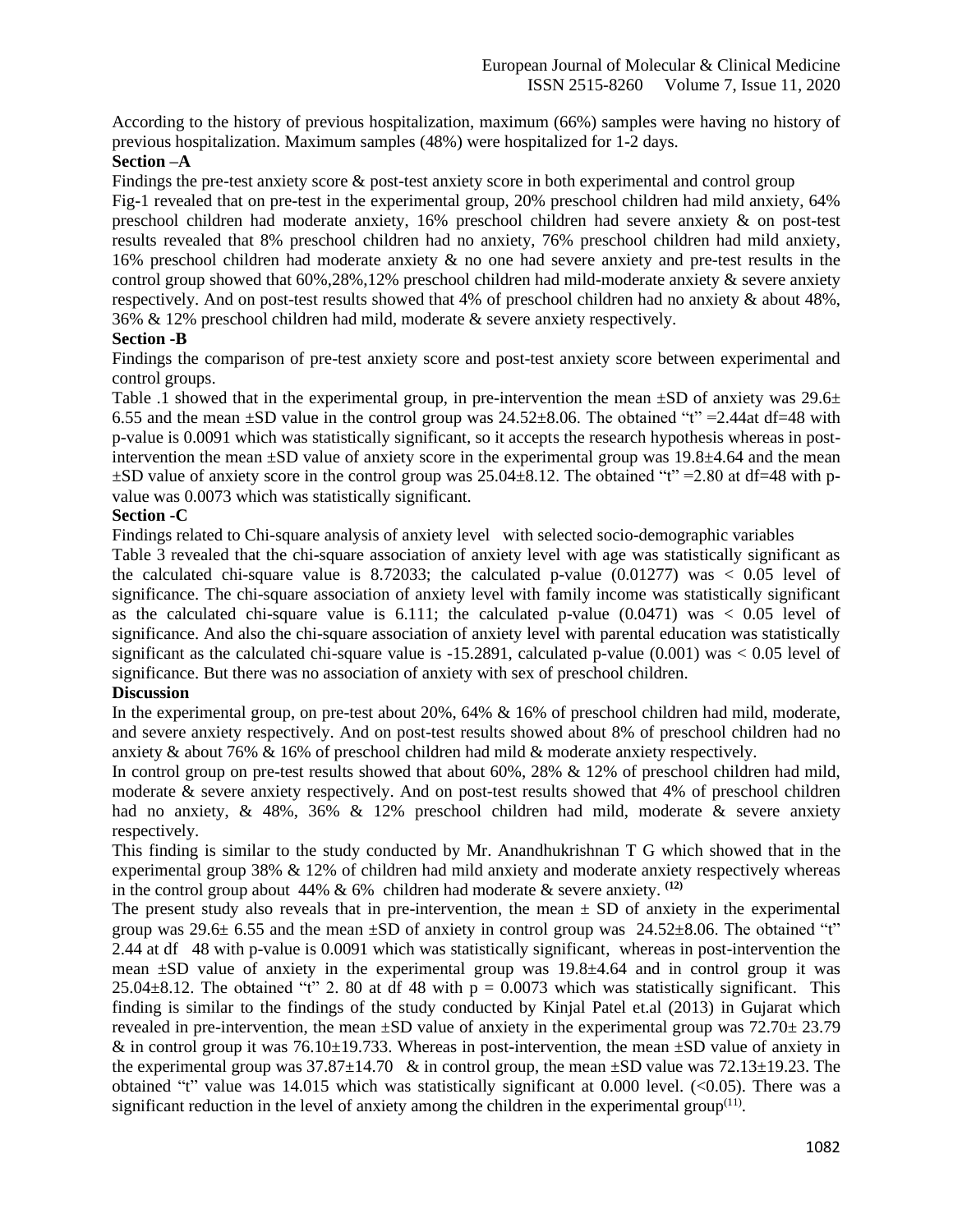The present study reveals that there is an association of anxiety with a previous history of hospitalization as the calculated chi-square value is  $3.2 E$ -0.5(df=2.p=0.012). This findings are similar with the finding of the study conducted by Basant Kumar Karn et.al to find out the effect of play therapy on stress reduction by taking 46 school children in Nepal which found that there was a significant association of stress of the children with the previous history of hospitalization ( $p = 0.002$ ) (<sup>13)</sup>

Similarly, the present study also found that there is a significant association between anxiety level and age of preschool children as chi-square was 8.720, "p" was 0.012 which was statistically significant which is similar with the findings of the study conducted by Sheuli Sen which revealed that the association between anxiety level & age of children was significant as the "f" value =  $8.683 \&$  "P" value=  $0.006$ .<sup>(14)</sup> This finding is also congruent with the findings of the study conducted by Nikita R Suryawanshi et.al in Maharashtra which found that there was a significant association of stress with age of children'  $(\gamma 2=11.54, P= 0.021)$  and no significant association (P $> 0.05$ ) of stress with demographic variables <sup>(15)</sup> The present study reveals that there was no association between anxiety and sex as the chi-square value is

 $2.677$ ("p" =0.101) which is not statistically significant. These findings are similar to the findings of the study conducted by Basant Kumar Karn in Nepal<sup>(13).</sup>

# **Conclusion**

Based on the results of the present study it was concluded that organized play therapy had a significant effect in decreasing anxiety level. Nurses need to be conscious about anxiety among hospitalized children. Nurses can use appropriate play therapy as per the age of the hospitalized children. In the hospital setting, there should be one playroom, which helps to remove fear and anxiety among hospitalized children.

# **Funding**: None

**Ethical consideration**: This study was approved by the institutional ethical committee and prior consent of the parents of patients was taken before the collection of samples.

**Conflict of interest**: The author declares there is no conflict of interest.

## **References**

- 1. Öztürk Şahin Ö, Topan A. Investigation of the Fear of 7–18-Year-Old Hospitalized Children for Illness and Hospital. J Relig Health. 2019 15;58(3):1011–23.
- 2. Favara-Scacco C, Smirne G, Schilirò G, Di Cataldo A. Art therapy as support for children with leukemia during painful procedures. Med Pediatr Oncol. 2001;36(4):474–80.
- 3. Koukourikos K, Tzeha L, Pantelidou P, Tsaloglidou A. The Importance of Play During Hospitalization of Children. Mater Socio Medica. 2015;27(6):438.
- 4. Craig F, Savino R, Scoditti S, Lucarelli E, Fanizza I, De Rinaldis M, et al. Coping, stress and negative psychological outcomes in parents of children admitted to a pediatric neurorehabilitation care unit. Eur J Phys Rehabil Med. 2019 1;55(6):772–82.
- 5. Werner O, El Louali F, Fouilloux V, Amedro P, Ovaert C. Parental anxiety before invasive cardiac procedure in children with congenital heart disease: Contributing factors and consequences. Congenit Heart Dis. 2019 1;14(5):778–84.
- 6. Trumello C, Candelori C, Cofini M, Cimino S, Cerniglia L, Paciello M, et al. Mothers' depression, anxiety, and mental representations after preterm birth: A study during the infant's hospitalization in a neonatal intensive care unit. Front Public Heal. 2018;6:1–9.
- 7. Lerwick JL. Minimizing pediatric healthcare-induced anxiety and trauma. World J Clin Pediatr. 2016;5(2):143.
- 8. Salmela M, Salanterä S, Aronen E. Child-reported hospital fears in 4 to 6-year-old children. Pediatr Nurs. 2009 Sep-Oct;35(5):269-76, 303.
- 9. Kazdin AE, Blase SL. Rebooting psychotherapy research and practice to reduce the burden of mental illness. Perspect Psychol Sci. 2011;6(1):21–37.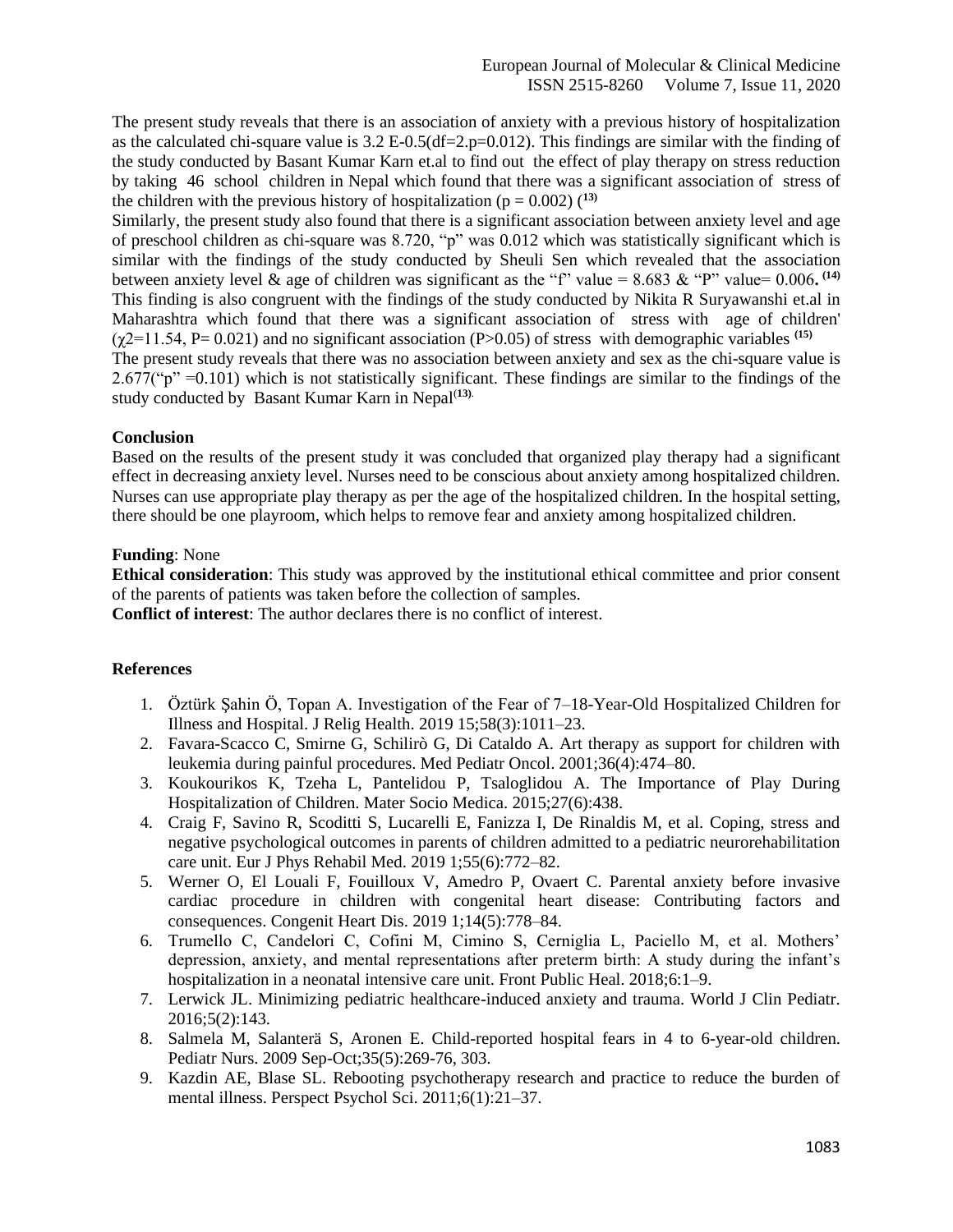- 10. Li WHC, Chung JOK, Ho KY, Kwok BMC. Play interventions to reduce anxiety and negative emotions in hospitalized children. BMC Pediatr. 2016;16:36.
- 11. Patel K, V S, H.N R. A study to assess the effectiveness of play therapy on anxiety among hospitalized children. IOSR J Nurs Heal Sci. 2014;3(5):17–23.
- 12. Anandhukrishnan TG, Sivan A, Difna BK, Raj RL, Sangeetha S, Saritha S, et al. Effectiveness of Play on Anxiety among Hospitalized Children. Asian J Nurs Educ Res. 2018;8(2):225.
- 13. Karn BK, Yadav U, Chaudhary R, Professor A, Yadav KBK. Effectiveness of play therapy in reducing stress among school-age children admitted in pediatric wards of BPKIHS Original Research Article. Adv Res J Multi-Disciplinary Discov I Adv Res J Multidiscip Discov Adv Res J Multi-Disciplinary Discov I. 2018;21(1):13–6.
- 14. Sen. S. a Study To Assess the Effectiveness of Play Therapy on Anxiety Among Hospitalized Children. Int J Adv Res. 2017;5(8):1540–6.
- 15. Tselebis A, Pachi A, Ilias I, et al. Strategies to improve anxiety and depression in patients with COPD: a mental health perspective. Neuropsychiatr Dis Treat. 2016;12:297-328.



**Figure 1.** Findings percentage distribution of pre-test and post-test score on anxiety level in both experimental and control group among hospitalized preschool children